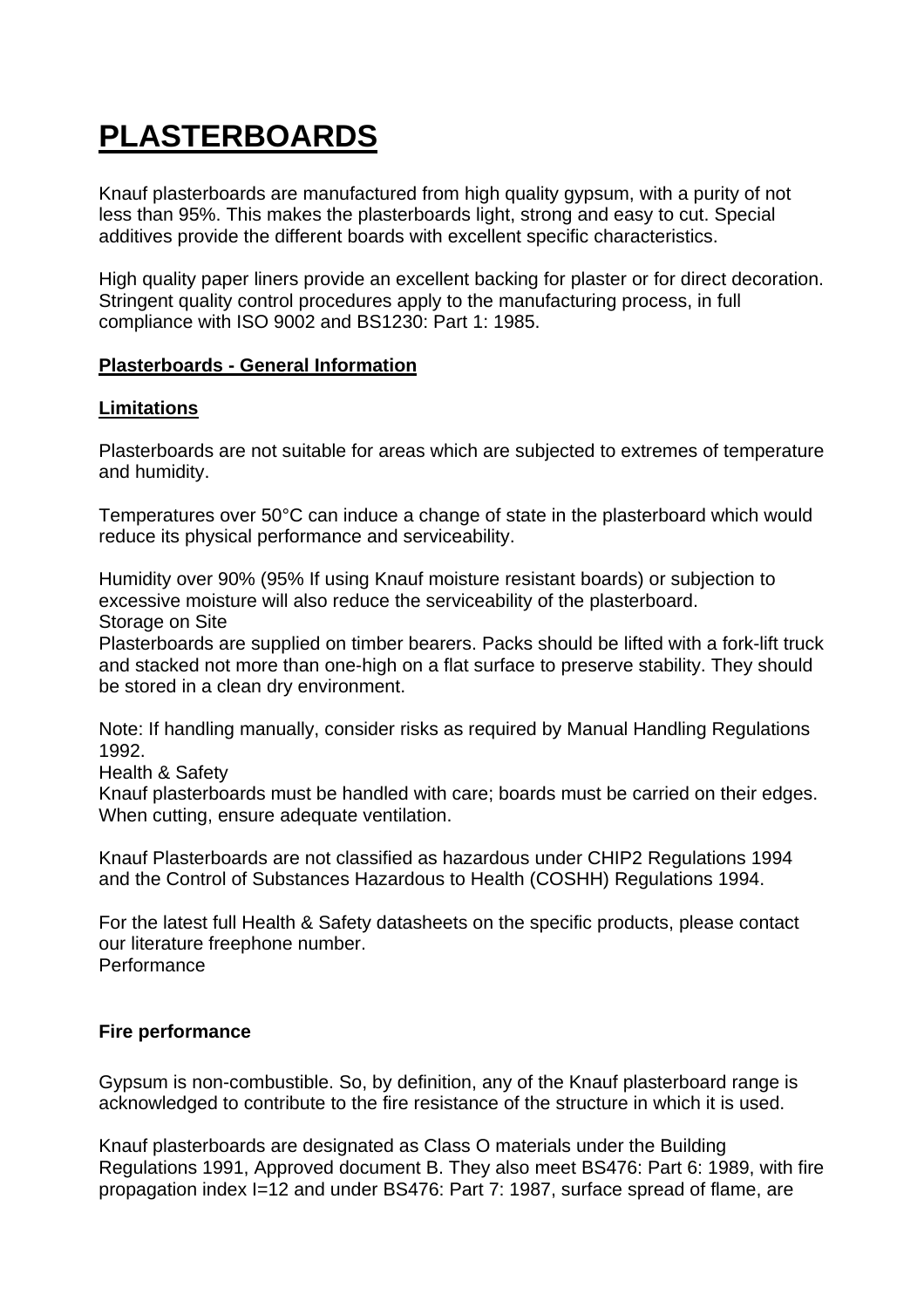designated Class 1. Specific Knauf Drywall Systems are fire tested in accordance with BS476: Part 20: 1987.

### **Acoustic Performance**

All Knauf plasterboards offer excellent sound reduction qualities, whether used in drywall systems for ceilings, wall linings, partitions or separating walls.

Plasterboard, as a single element, is not normally given a sound reduction figure. Specific Knauf Drywall Systems are tested in full accordance with BS EN ISO 140- 3:1995 and the values calculated in accordance with BS EN 717-1:1996

## **Vapour Performance**

Vapour check plasterboards have been tested in accordance with BS3177: 1959 and exceed the minimum requirement of 15MN s/g to meet this standard.

12.5mm Knauf Vapourshield has a water vapour resistance of 78MN s/g. **Sitework** Knauf plasterboards must be installed in full accordance with Knauf's recommendations and those of BS8212: 1995 and BS8000: Part 8: 1994. Plasterboard Edge Profiles

## **STANDARD BOARDS**

#### **Knauf Wallboard**

Knauf Wallboard is plasterboard with an ivory paper face ideally suited to receive a plaster finish or for direct decoration. Knauf Wallboard complies fully with the requirements of BS1230: Part 1: 1985 and is categorised as Type 1.

Knauf Plasterboards have a conductivity figure of  $k = 0.16$  W/mK

Thermal Resistance:  $9.5$ mm = 0.06m<sup>2</sup> K/W 12.5mm =  $0.08m^2$  K/W 15.0mm =  $0.09m^2$  K/W

#### **Knauf Plank**

Knauf Plank is plasterboard with an ivory paper face ideally suited to receive a plaster finish, or for direct decoration. Knauf Plank complies fully with the requirements of BS1230: Part 1: 1985 and is categorised as Type 1.

Knauf Plank has a Thermal Conductivity figure of  $k = 0.16$  W/mK

Thermal Resistance: 19.0mm =  $0.12m^2$  K/W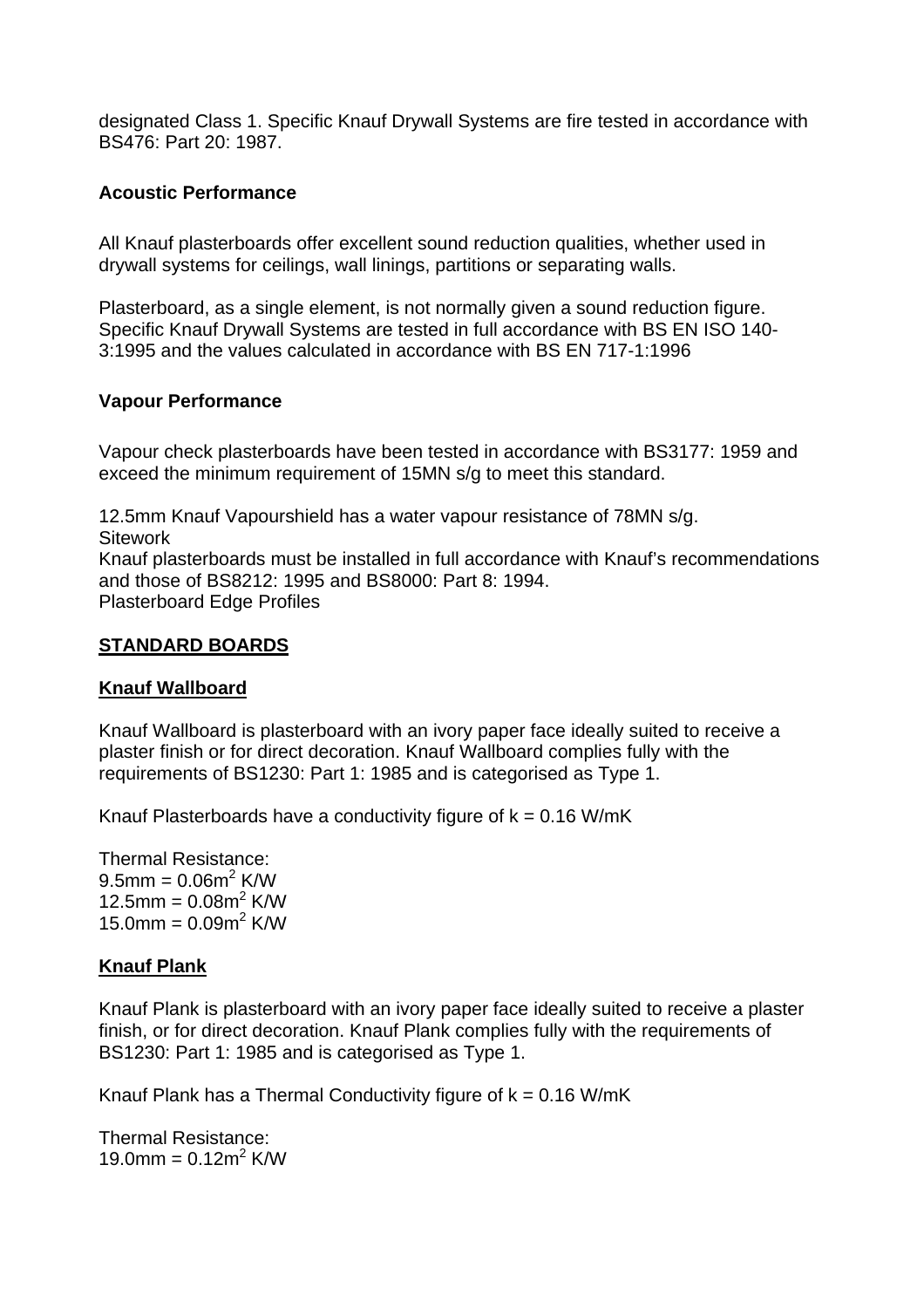## **Knauf Baseboard**

Knauf Baseboard is plasterboard with two grey paper faces to be used as a base for plastering. Knauf Baseboard complies fully with the requirements of BS1230: Part 2: 1985 and is categorised as Type 6.

Note: Knauf Baseboard is available in vapour check grade.

Knauf Baseboards has a Thermal Conductivity figure of k= 0.16 W/mK.

Thermal Resistance:  $9.5$ mm = 0.06m<sup>2</sup> K/W

# **HIGH PERFORMANCE BOARDS**

## **Knauf Roomform Wallboard**

Knauf Roomform Wallboard is designed to be used with the Knauf Roomform System. It has a high quality white paper liner and reinforcing fibres in the core for extra strength and durability. It complies with BS1230: Part 1: 1985 and is categorised as Type 1.

Knauf Roomform has a Thermal Conductivity figure of  $k = 0.24W/mK$ .

Thermal Resistance: 12.5mm =  $0.05m^2$  K/W

# **Knauf Roomform Moistureshield**

Combining the superb qualities of Knauf Roomform Wallboard with the added benefit of moisture resistance. Ideal for bathrooms, toilets etc. It complies with BS1230: Part 1: 1985 and is categorised as Type 3.

Knauf Roomform Moistureshield has a Thermal Conductivity figure of  $k = 0.16W/mK$ .

Thermal Resistance: 12.5mm =  $0.08m^2$  K/W

#### **Knauf Vapourshield**

Knauf Vapourshield has a metallised polyester foil laminated on the grey paper back. Vapour check plasterboards comply fully to BS1230: Part 1: 1985 and categorised as Type 1.

Vapour Check Performance: 12.5mm Vapourshield =  $78.5$  MNs/g

Knauf Vapourshield has a Thermal Conductivity figure of  $k = 0.16$  W/mK.

Thermal Resistance:  $9.5$ mm = 0.06m<sup>2</sup> K/W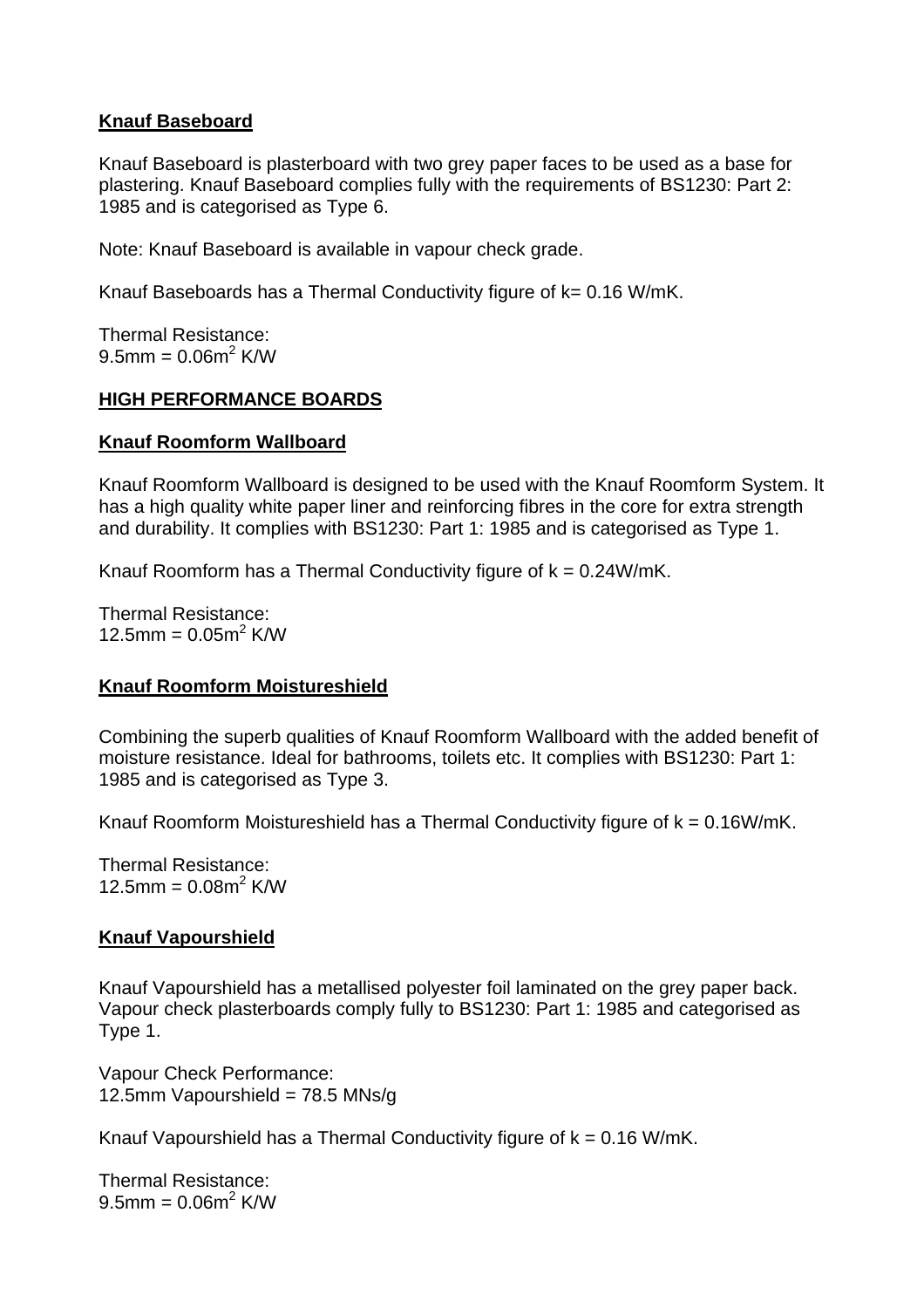12.5mm =  $0.07m^2$  K/W 15.0mm =  $0.09m^2$  K/W

## **Knauf Fireshield**

Knauf Fireshield offers superior fire protection and complies fully with the requirements of BS1230: Part 1: 1985 and is categorised as Type 5.

Knauf Fireshield has a Thermal Conductivity figure of k= 0.24 W/mK.

Thermal Resistance: 12.5mm =  $0.05m^2$  K/W  $15.0$ mm =  $0.06$ m<sup>2</sup> K/W

Note: Knauf Fireshield is also available in a vapour check grade

#### **Knauf Moistureshield**

Knauf Moistureshield is a high performance plasterboard for use in internal areas of high humidity and temporary external exposure. Complies fully to BS1230: Part 1: 1985 and is categorised as Type 3.

Knauf Moistureshield has a Thermal Conductivity figure of  $k = 0.24W/mK$ .

Thermal Resistance: 12.5mm =  $0.08m^2$  K/W

For 15mm use Knauf Sound Moistureshield

# **Knauf Fire Moistureshield**

Knauf Fire Moistureshield offers both superior fire protection and moisture resistant qualities. It complies with BS1230: Part 1: 1985 and is categorised as Types 3, 4 & 5.

Knauf Moistureshield has a Thermal Conductivity figure of  $k = 0.24$  W/mK.

Thermal Resistance: 12.5mm =  $0.05m^2$  K/W  $15.0$ mm =  $0.06$ m<sup>2</sup> K/W

# **Knauf Sound Moistureshield**

Knauf Sound Moistureshield offers both enhanced acoustic performance and moisture resistant qualities. It complies fully with BS1230: Part 1: 1985 and is categorised as Types 1 & 3. Note: All sound Moistureshield is supplied in one tonne pallets.

Knauf Sound Moistureshield has a Thermal Conductivity figure of k= 0.24 W/mK.

Thermal Resistance: 12.5mm =  $0.05m^2$  K/W 15.0mm =  $0.06m^2$  K/W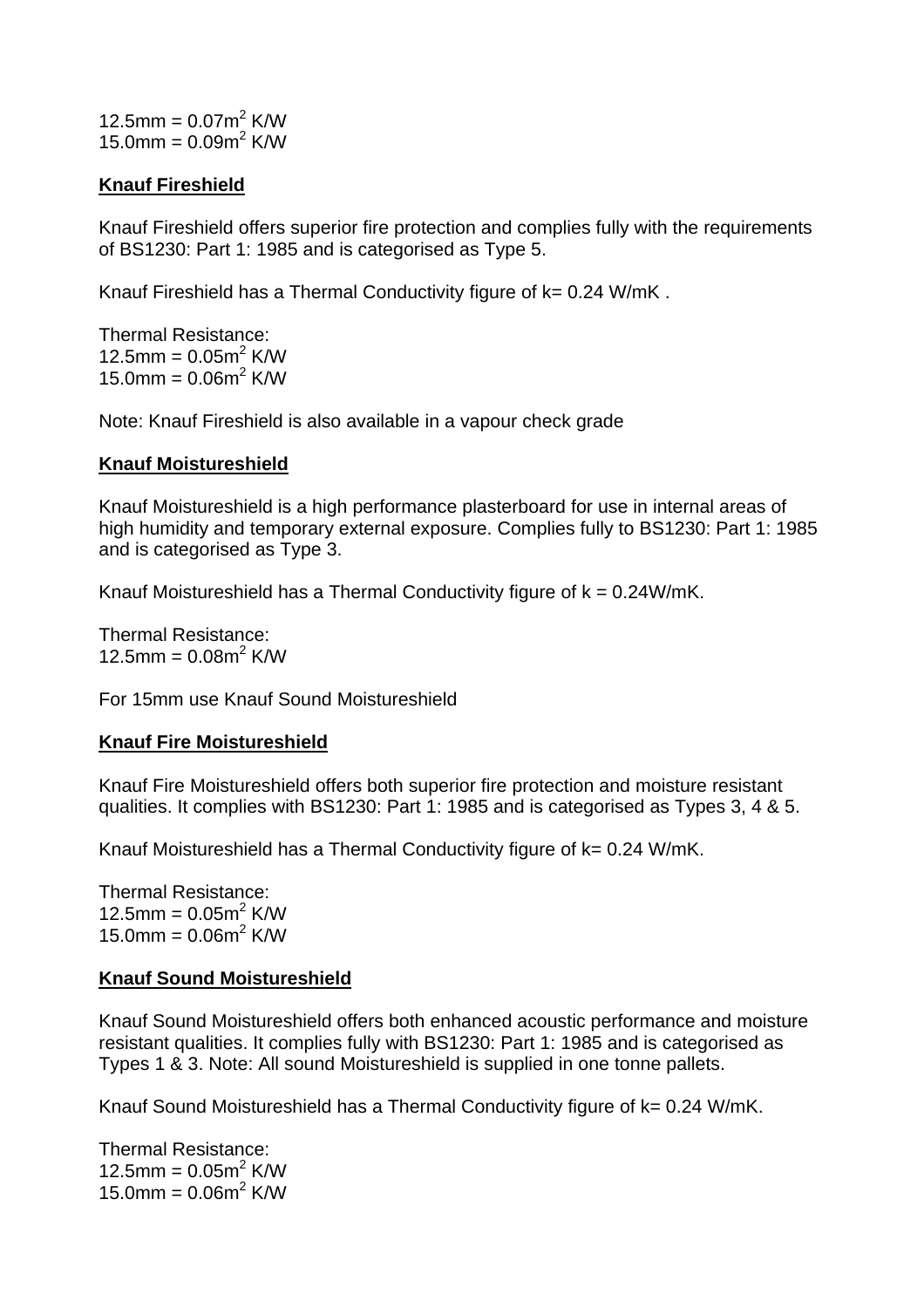# **Knauf Core Board**

Knauf Core Board is especially designed to be used in conjunction with Knauf Shaftwall systems. It has both fire and moisture resistant qualities and complies with BS1230: Part 1: 1985 and is categorised as Types 3, 4 and 5.

Knauf Core Board has a Thermal Conductivity figure of k= 0.24W/mK.

Thermal Resistance:  $19$ mm = 0.08m<sup>2</sup> K/W

## **Knauf Denseshield**

Knauf Denseshield is an impact resistant plasterboard offering toughness, durability and excellent load carrying capacity. It complies fully to BS1230: Part 1:1985 and is categorised as Type 5.

Note: Knauf Denseshield is available in vapour check grade.

Knauf Denseshield has a Thermal Conductivity figure of k= 0.24W/mK.

Thermal Resistance: 12.5mm =  $0.05m^2$  K/W 15.0mm =  $0.06m^2$  K/W

### **Knauf Soundshield**

Knauf Soundshield is designed for use in areas where sound reduction is of particular importance. Its high mass helps absorb sound energy, giving enhanced acoustic performance to Knauf Drywall Systems. It complies with BS1230: Part 1: 1985 and is categorised as Type 1.

Knauf Soundshield has a Thermal Conductivity figure of  $k = 0.24W/mK$ .

Thermal Resistance: 12.5mm =  $0.05m^2$  K/W 15.0mm =  $0.06m^2$  K/W

# **ACOUSTIC BOARDS**

# **Knauf Apertura Perforated Plasterboards**

Knauf Apertura Perforated Plasterboards are a range of perforated plasterboards supplied backed with an acoustic fleece in either black or white. They are supplied with four sharp-cut edges to enable a unique seamless finish to be achieved when jointed with Knauf Uniflott.